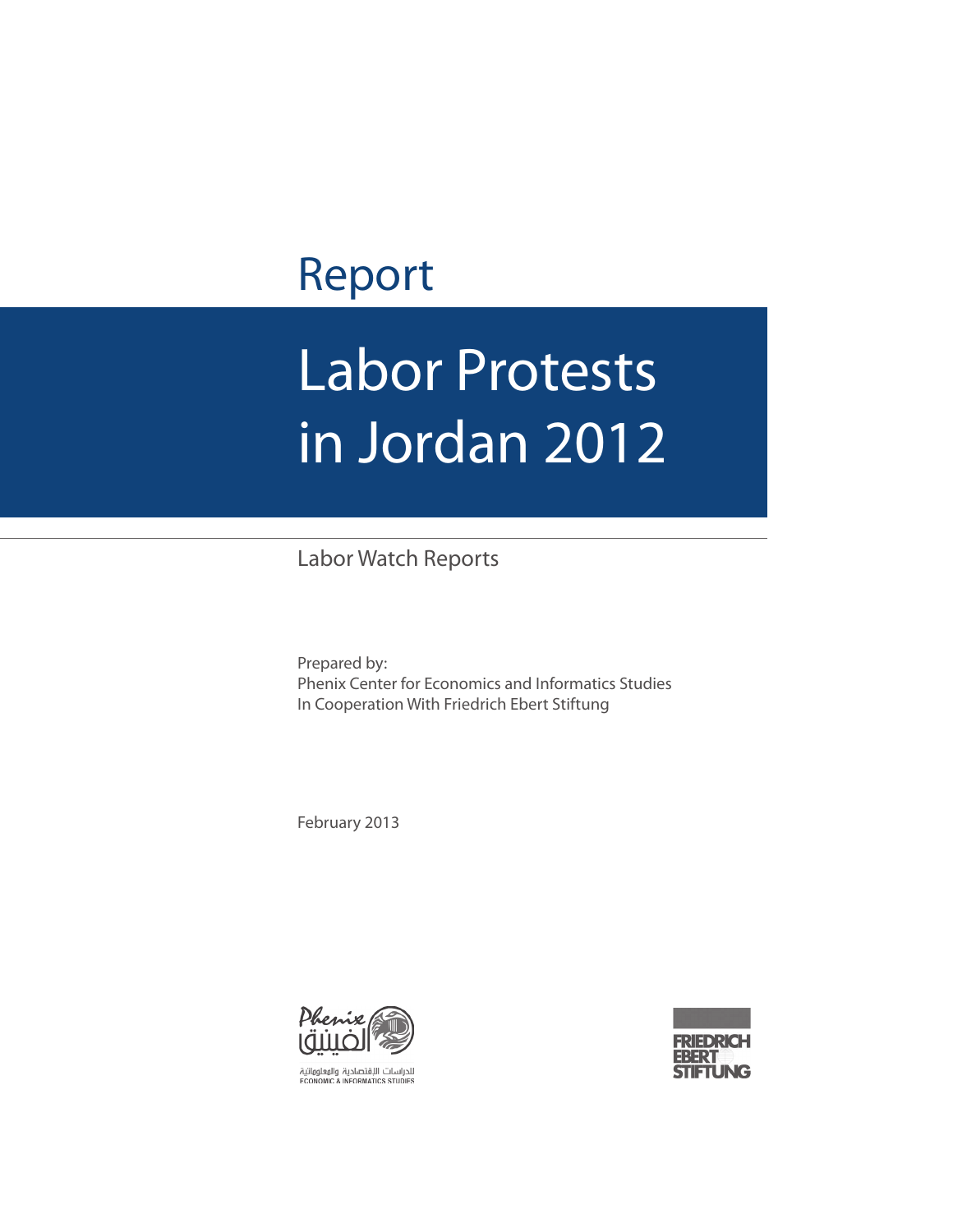

#### للدراسات الإقتصادية والوعلوواتية **ECONOMIC & INFORMATICS STUDIES**

#### **Phenix Center for Economics and Informatics Studies**

Is an independent scientific institute founded as a house for study, research and public openion measurment in Amman in 2003. the Center seeks to contribute to the realisation of comprehensive development in Jordan through developing and modernising of the Jordanian community at the economic, social, political and legislative levels, working to foster democracy in Jordan on the basis of freedom and equity, ensuring basic human rights at the social, political and civil levels for all Jordanians through developing projects and conducting studies and opinion polls and reports, in addition to creating a database that covers all fields of development to help realise the centre's objectives.



#### **Friedrich - Ebert - Stiftung (FES)**

Is a German non-profit political foundation based on the principles of social democracy. FES was founded in 1925 , FES promotes international cooperation, education and research in Germany and abroad. FES opened it's office in Amman in 1986 for supporting and enhancing efforts of civil society organisations to become accepted partners of public bodies, enhancing furthers political dialogue between decisionmakers from Jordan, Iraq, Germany and the region, and strengthening the participation of youth in the political process.



#### **Labor Watch**

Is a joint program between Phenix Center for Economics & Informatics and Friedrich - Ebert - Stiftung (FES). Labor Watch Works to Monitor the status of labour and trade union movements in Jordan, lobbying for the development of labour legislations in cooperation with the concerned parties and in accordance to the international labour standards, contributing to the development of work conditions in Jordan, publishing reports on the status of laborers in Jordan, to raise awareness among workers themselves, facilitating the exchange of expertise in trade unions among other Arab and foreign countries to benefit from their experiences.

#### **Disclaimer:**

Phenix Center for Economics and Informatics Studies and Friedrich - Ebert - Stiftung is not responsible about the statements of workers and their leaderships.

**Deposit Number: (812/3/2013) ISBN 978-9957-576-00-4**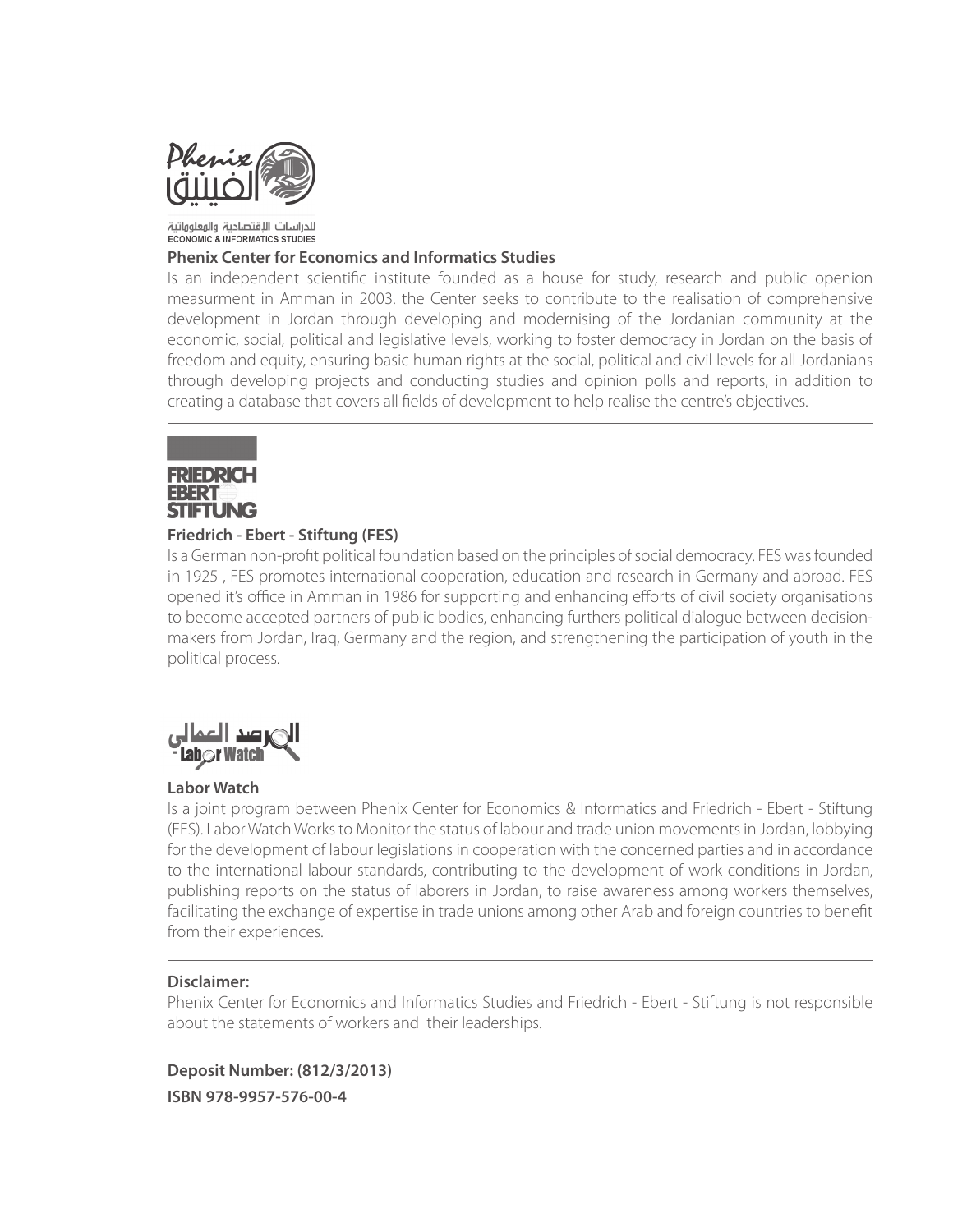## **Contents**

| Introduction                             | 5  |
|------------------------------------------|----|
| Methodology                              | 6  |
| Number of labor protests                 | 6  |
| Types of labor protests                  | 7  |
| Causes of labor protests                 | 8  |
| Role of the existing trade unions        | 10 |
| Labor protests in economic sectors       | 11 |
| Time span of labor protests              | 12 |
| Mechanism of dealing with labor protests | 12 |
| Geographical breakdown of labor protests | 12 |
| Breakdown of labor protests by months    | 13 |
| Conclusion                               | 14 |
| Recommendations                          | 15 |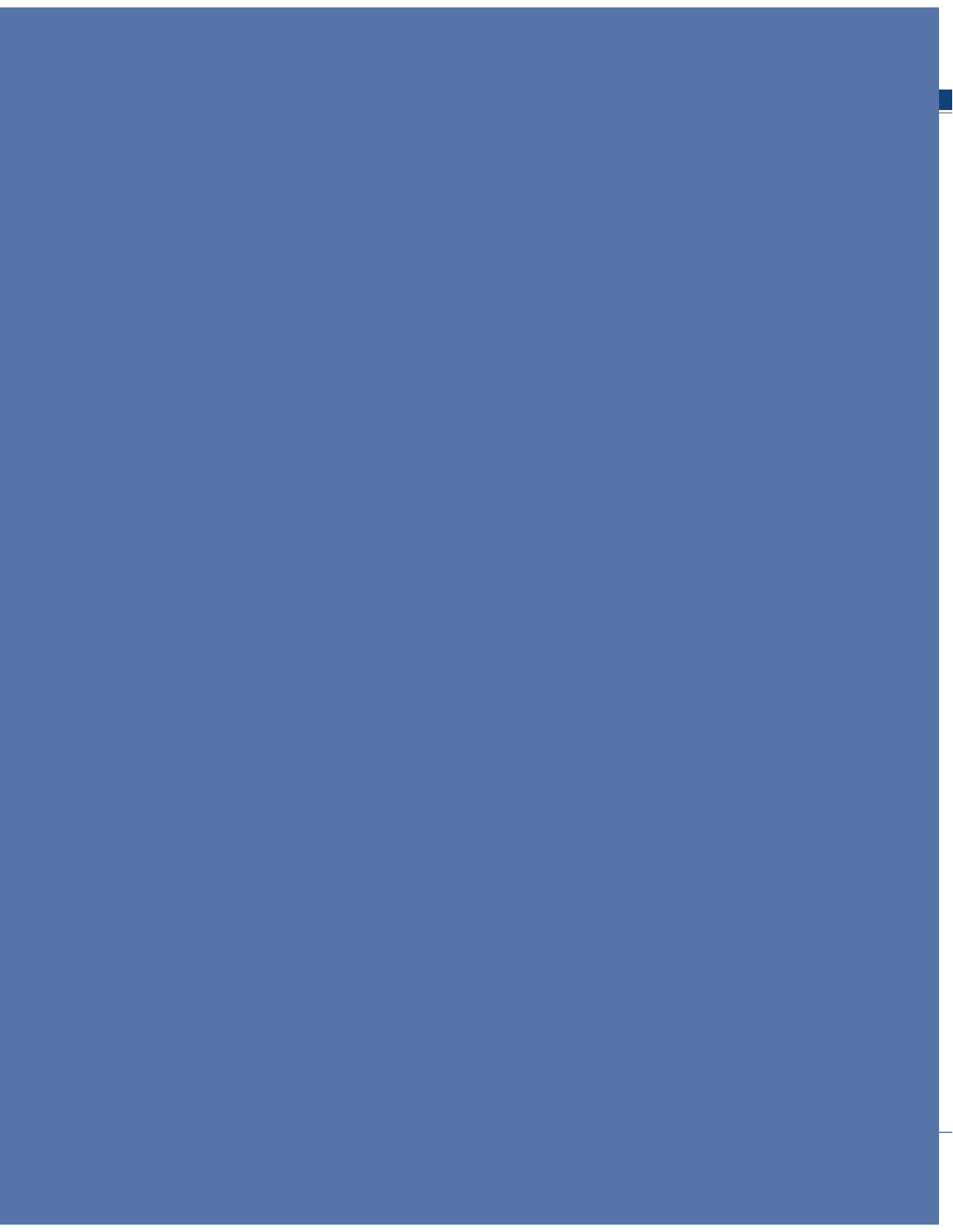## **Introduction**

The Phenix Center for Economics and Informatics Studies, through its program Jordan Labor Watch launched in the second half of 2009, and in cooperation with Friedrich Ebert Stiftung endeavors to monitor and follow up all details related to the Jordanian labor market, whether in relation to policies, transformations or labor related activities. One of the most important reports prepared by the team of Labor-Watch Jordan is the annual labor protests report covering the various types of protests: strikes, sit-ins and the threat thereby. Being the third report in this series, this report is intended to illustrate the outcome of the daily observations of labor protests which took place in Jordan during 2012.

The significance of drafting this report stems from our belief, as the team of Labor-Watch Jordan, that labor protests are the true and accurate indication of issues and concerns facing the Jordanian labor market, as well as the prevailing labor relations therein. Through this work, issues facing the labor market are thoroughly explored by analyzing the objectives of labor protests which took place, taking the chance to explore the economic sectors which suffered most of these issues; as well as exploring the depth of these issues, enabling us to assist in developing and creating solutions thereto through direct effort as to help laborers and employees to improve their working conditions, and to propose alternative labor policies to the presently adopted ones.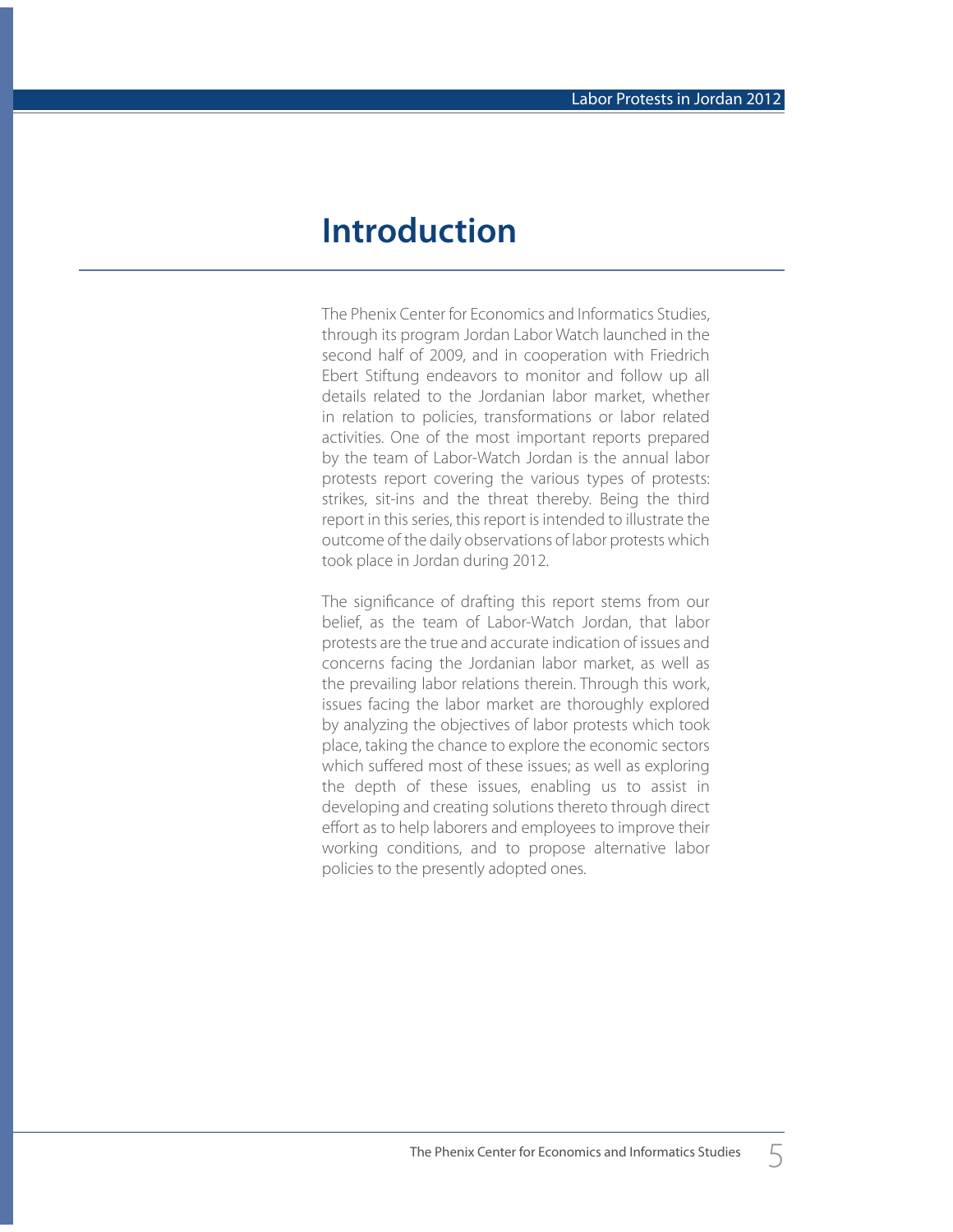## **Methodology**

For the sake of achieving the objectives of the monitoring process represented in providing detailed information on the labor protests carried out by workers in Jordan in order to identify the causes thereof, in which economic sectors it is concentrated, its distribution over the Jordanian Governorates, the numbers of those taking part therein, their distribution over the business sectors (public sector and private sector), as well as its duration, the Labor-Watch team undertook a daily observation of the labor movements whereby all labor protests which took place in Jordan during 2012 were monitored and documented through two mechanisms: firstly: through direct contacts with the organizers who carry out these protests in order to investigate all the details, and, secondly: through analyzing the media coverage made by the various Jordanian printed, electronic, and audiovisual media means. All labor protest actions were classified as protests, no matter what form it took, including actions of threatening to strike or sit-in which were considered a form of protest. Afterwards, accumulated data is entered to Excel for organization and crosschecking; and later on the necessary statistical analyses are made using the SPSS application (Statistical Package for the Social Sciences).

#### **Number of labor protests:**

6

Labor protests reached a new high and unprecedented record in 2012 reaching 901 protests, marking an increase of 8% in comparison to the number of protests carried out in 2011, which reached 829 labor protests; that was a remarkable increase against the 762 protests which were carried out in 2010. The Labor-Watch team, however, was not able to determine the accurate

numbers of those who took part in all labor protests, but only in 339 of them representing 37.8% of the total labor protests, whereby the numbers of those who took part therein reached 288 thousand male and female workers, accordingly, (assuming that these 339 labor protests in which 288 thousand male and female workers took part represent a sample of the total labor protests), we can estimate that the number of participants in all labor protests during 2012 would have reached 760 thousand male and female workers.

Table No. 1 Number of labor protests 2010 - 2012

| Year | <b>Number of Labor Protests</b> |
|------|---------------------------------|
| 2010 | 139                             |
| 2011 | 829                             |
| 2012 |                                 |

Number of labor protests 2010 - 2012



Labor protests recorded an unprecedented number in 2012 reaching 901 protests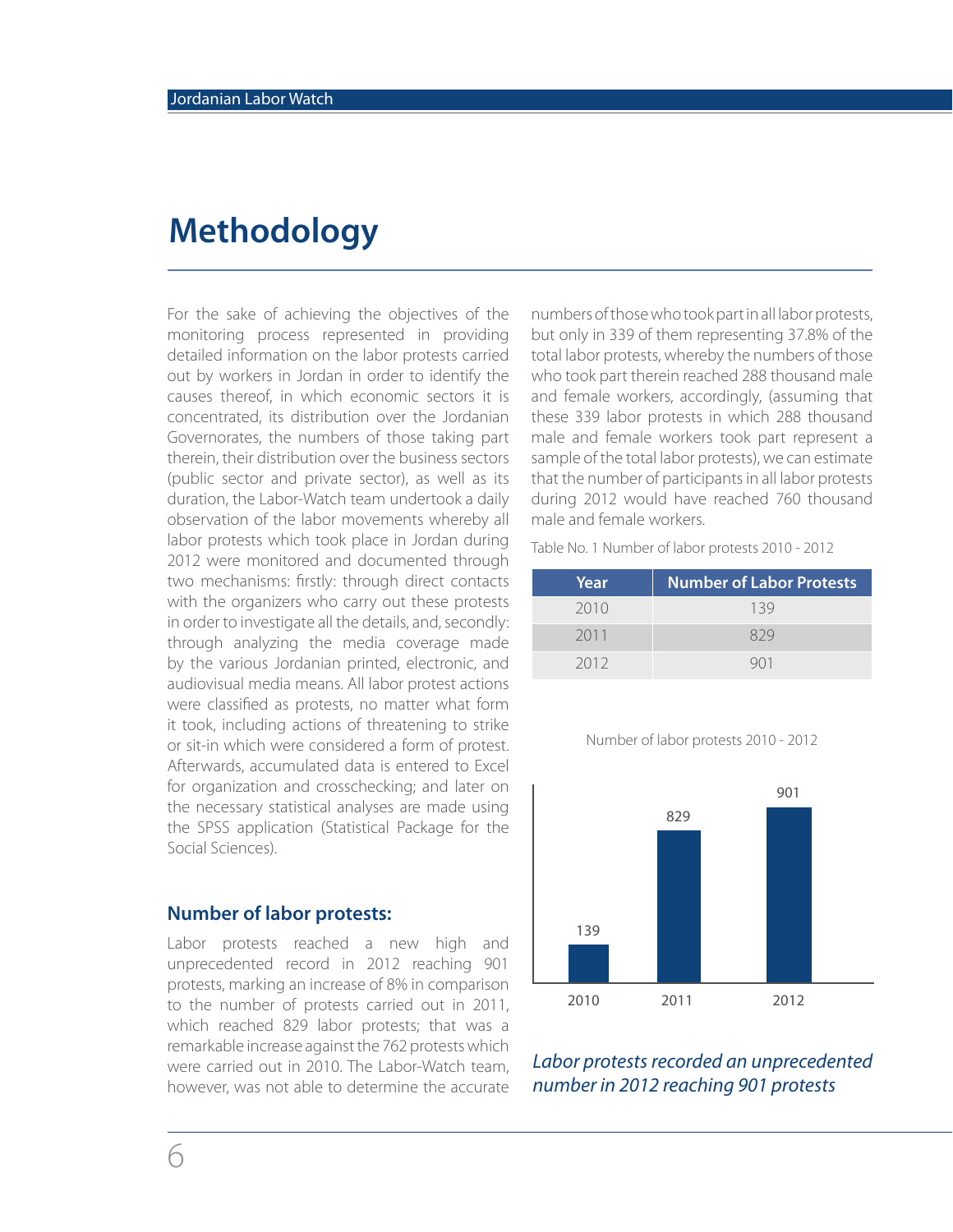The number of workers who took part in labor protests in 2012 is estimated at 760 thousand male and female workers

#### **Types of labor protests:**

According to the adopted methodology, many types of protest undertaken by the workers were treated as labor protests. Strike, which involves partial or total stoppage of work on the part of workers, affecting the workflow partially or totally; labor strikes, represented a percentage of 45% of the total labor protests. Sit-in, which involve a protest of a group of workers against the existing labor relations, and usually does not affect the work flow; sit-ins represented a percentage of 37% of the total labor protests. In addition, acts of threatening to carry out labor protests were classified as labor protests and represented 16% of the total number of protests. Furthermore, labor protests included some individual protests represented in acts of self harming-murdering and committing suicide in protest against certain labor issues; this type of protests, despite its significance, never exceeded 2% of the total number of protests. Ultimately, the breakdown of labor protests during 2012 is as follows:

Table No. 2 Breakdown of labor protests for the year 2012 by type

| <b>Type of protest</b>           | <b>Number of</b><br>protests | <b>Percentage</b> |
|----------------------------------|------------------------------|-------------------|
| <b>Strike</b>                    | 410                          | 45%               |
| Sit-in                           | 334                          | 37%               |
| Strike threat                    | 140                          | 16%               |
| Self murder of threat<br>thereof | 17                           | 7%                |
| Total                            |                              | 1(100)            |

Breakdown of labor protests for the year 2012 by type:



#### **Breakdown of labor protests by sector:**

Nearly half of the labor protests carried out during 2012 took place at public sector institutions, reaching 449 protests in number, and representing a percentage of 49.8%, which suggests two things: first: the sense on the part of wide segments of those working at the public sector that their salaries are low and not enough to cover their needs and the needs of their families to live a decent life, and second: workers at the public sector are more daring than workers in the private sector to express themselves through protests due to their feeling that the Government, as their employer, would not punish them for protesting. Protests carried out by workers at the private sector represented a percentage of 42.7%, while the unemployed demanded jobs through carrying out 7.5% of the total labor protests.

#### Workers at the public sector are more daring to express themselves than those working at the private sector

7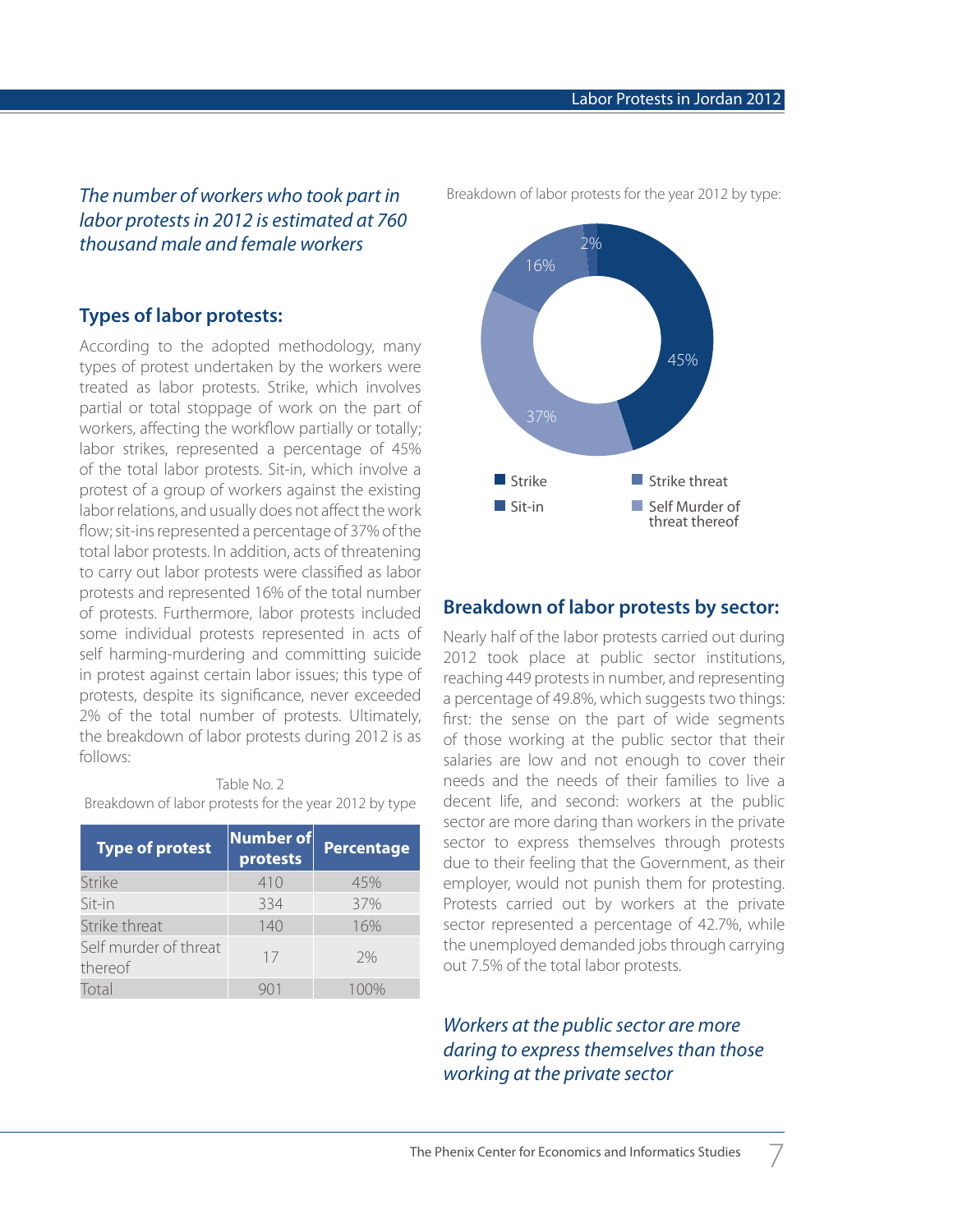| DICAN GOMIL OF RIDOL PROTESTS TOP THE YEAR ZO IZ MY SECTOR |                              |                   |  |
|------------------------------------------------------------|------------------------------|-------------------|--|
| <b>Work sector</b>                                         | <b>Number of</b><br>protests | <b>Percentage</b> |  |
| Public sector                                              | 449                          | 49.8%             |  |
| Private sector                                             | 385                          | 42.7%             |  |
| Unemployed                                                 | 67                           | 7.5%              |  |
| <b>Total</b>                                               | 901                          | 100%              |  |

Table No. 3 Break down of labor protests for the year 2012 by sector

Break down of labor protests for the year 2012 by sector



#### **Causes of labor protests:**

Various reasons contributed to the increase of the number of labor protests during 2012, especially following the notable increase thereof during 2011. Upon a fast review of the figures listed in Table 4 below, obviously the question of low wages and salaries was the main cause which prompted workers to carry out their protests, whereas more than half of these protests took place due to low wages of workers; in addition to the fact that 42.7% of the protests sought wage and allowances increase, nearly half of them demanded a set of fringe benefits part of which was related to wages and allowances; which is not unusual due to the fact that the low rates of wages

#### Law wages and salaries are the main causes which prompted workers to carry out their protests

are among the major challenges and defects experienced by the Jordanian labor market, as the wages of approximately three quarters of workers fall below the absolute poverty line according to official figures released by the Department of Statistics and the Social Security Corporation. The absolute poverty line (food and non-food) in Jordan reached in 2010 an amount of JOD 813.7 annually for each individual. However, the absolute poverty line (food and non-food) for the standard family of 5.4 persons reached an amount of JOD 366 monthly. Moreover, if we take into account the inflation rate during the last two years 2011 and 2012, which reached a percentage of 4.4% and 4.8% respectively, the poverty line for the standard family reaches an amount of JOD 400 monthly. The official figures, however, suggest that 72% of workers and Social Security inscribers earn monthly salaries of less than JOD 400, while the gross wage rate in Jordan is standing at JOD 412. Official figures released by the Department of Statistics by the end of 2012 affirm this harsh reality advising that 44.6% of the Jordanians earn less than JOD 300 monthly; and that the percentage of those who earn less than JOD 500 reaches 89.4% of Jordanian workers; while the percentage of those who earn more than JOD 500 reaches 10.6% only, indicating that the majority of the Jordanian families are incapable of securing their basic food and non-food needs. Nonetheless, a closer review of these figures is enough to explain the intensity of labor protests seeking improvement of wages. Add to that the low minimum wage rate applicable in Jordan and standing at a monthly amount of JOD 190 which is below half the absolute poverty line.

In addition to the retreat of the working conditions of most workers in Jordan to an extent that broad sectors of workers are deprived of the basic labor rights as stipulated in the Jordanian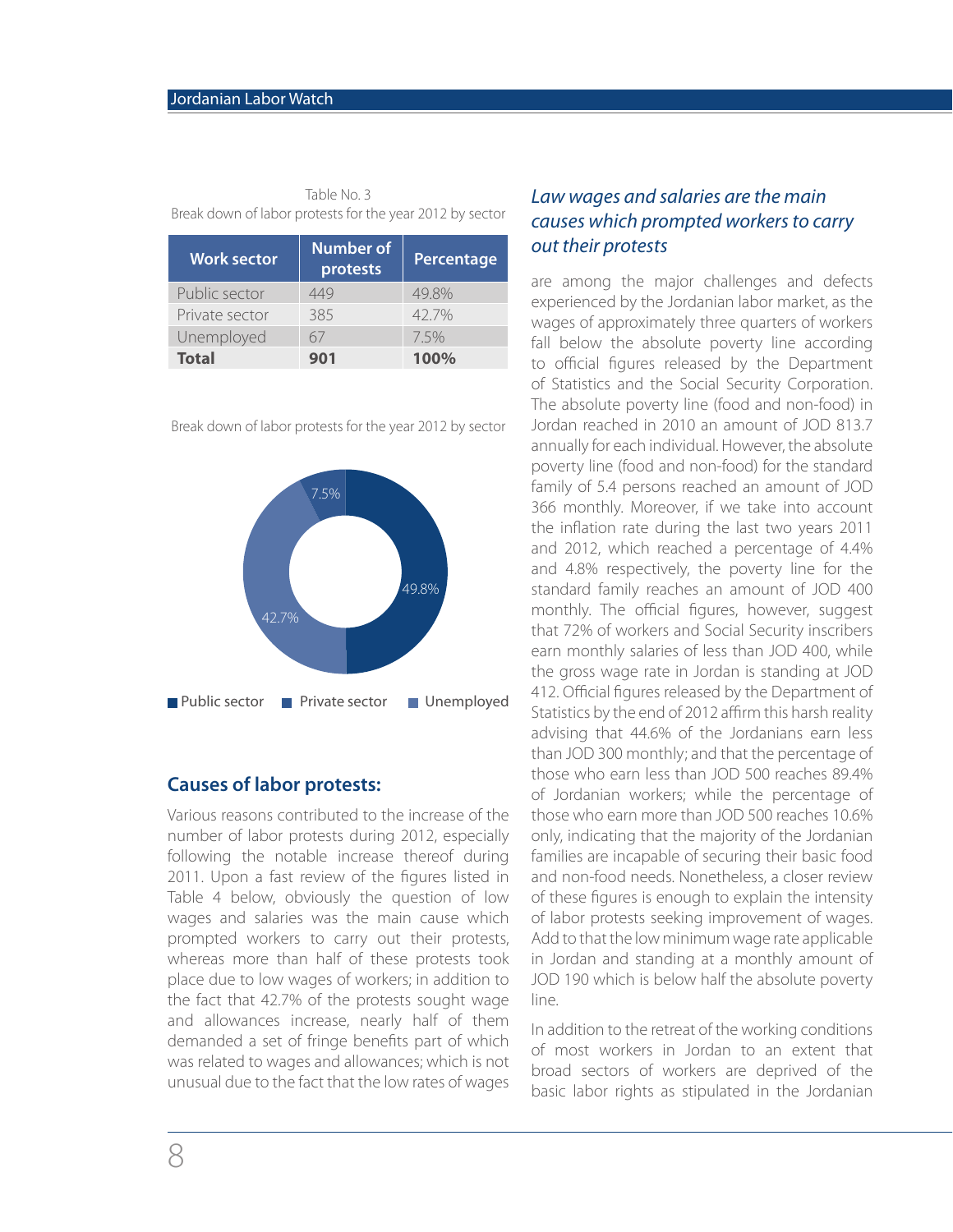labor legislations which include daily working hours, annual leaves, sick leaves, official holidays, availability of occupational safety and health means, social security coverage, as well as the lack of health insurance and other work conditions. Ultimately, 44% of wage earners in Jordan do not benefit from any form of social security.

The next protests, in terms of the causes, were those demanding a set of fringe benefits including, in addition to the wages and allowances increase, determination and organization of the working hours, job permanency, end-of-service award, change of job titles for workers in some sectors, protest against lack of job stability, and protest against the delay in payment of salaries and financial dues.

Moreover, labor protests against some laws, regulations and instructions maintained the same percentage of the year 2011 standing at 11%; it included protesting against decisions related to organizing work mechanisms, and restructuring schemes which were considered by workers as an assault against their rights. Next, also in terms of the causes, were these labor protests carried out by the unemployed demanding job opportunities which counted 67 protests and represented 7.4% of the total number of protests; it is noted, however, that this type of protests showed an increase in number than that of 2011 when it counted 40 protests only. Looking at labor protests seeking job permanency (change of the labor contractual status); it counted 65 protests representing 7.2% of the total number of protests, showing a clear retreat in comparison with last year where it reached 85 protests; in addition to protests against the mass dismissal of work which maintained the same level of the year 2011 counting 51 protests.

It is noted, however, that labor protests demanding the establishment of new trade unions and reforming the present trade unions retreated to 10 protests in comparison with 38 protests carried out during the year 2011; this retreat is referred to two reasons: the first: the fact that workers who

wish to form new trade unions do that without the need to carry out a strike, and the second: part of the protests carried out in 2011 for this purpose were carried out by the preparatory committees of the Teachers Trade Union who had finished the formation of their trade union in the meantime. In this regard, it is noteworthy that most workers in Jordan are deprived of the right to organize due to labor legislations which ban trade unions formation for reasons related to the labor legislations itself. The Labor Law as well as the Professions Classification Act issued by virtue thereof determined the professions allowed to form trade unions and limited them to seventeen trade unions which were not increased since four decades; in addition, the Civil Service Act forbids the formation of trade unions for the civil servants.

|                                                        | Table No. 4 |  |  |
|--------------------------------------------------------|-------------|--|--|
| Breakdown of labor protests for the year 2012 by cause |             |  |  |

| <b>Cause of protest</b>                                                                       | <b>Number of</b><br>protests | Percentage |
|-----------------------------------------------------------------------------------------------|------------------------------|------------|
| Demanding wage<br>and salary increase                                                         | 385                          | 42.7%      |
| Set of demands<br>"fringe benefits"                                                           | 151                          | 16.8%      |
| Protest against laws<br>and regulations                                                       | 100                          | 11.1%      |
| Demanding job<br>opportunities                                                                | 67                           | 7.4%       |
| Demanding job<br>permanency                                                                   | 65                           | 7.2%       |
| Protesting against<br>dismissal                                                               | 52                           | 5.8%       |
| Demanding the<br>formation of new<br>trade unions or<br>reform of the present<br>trade unions | 10                           | 1.1%       |
| Other*                                                                                        | 71                           | 7.9%       |
| <b>Total</b>                                                                                  | 901                          | 100%       |

\* including provision of occupational safety and health means, health insurance, decent work conditions, assault on fellow workers, conflict of interests with third parties, and justice in promotions….etc.

9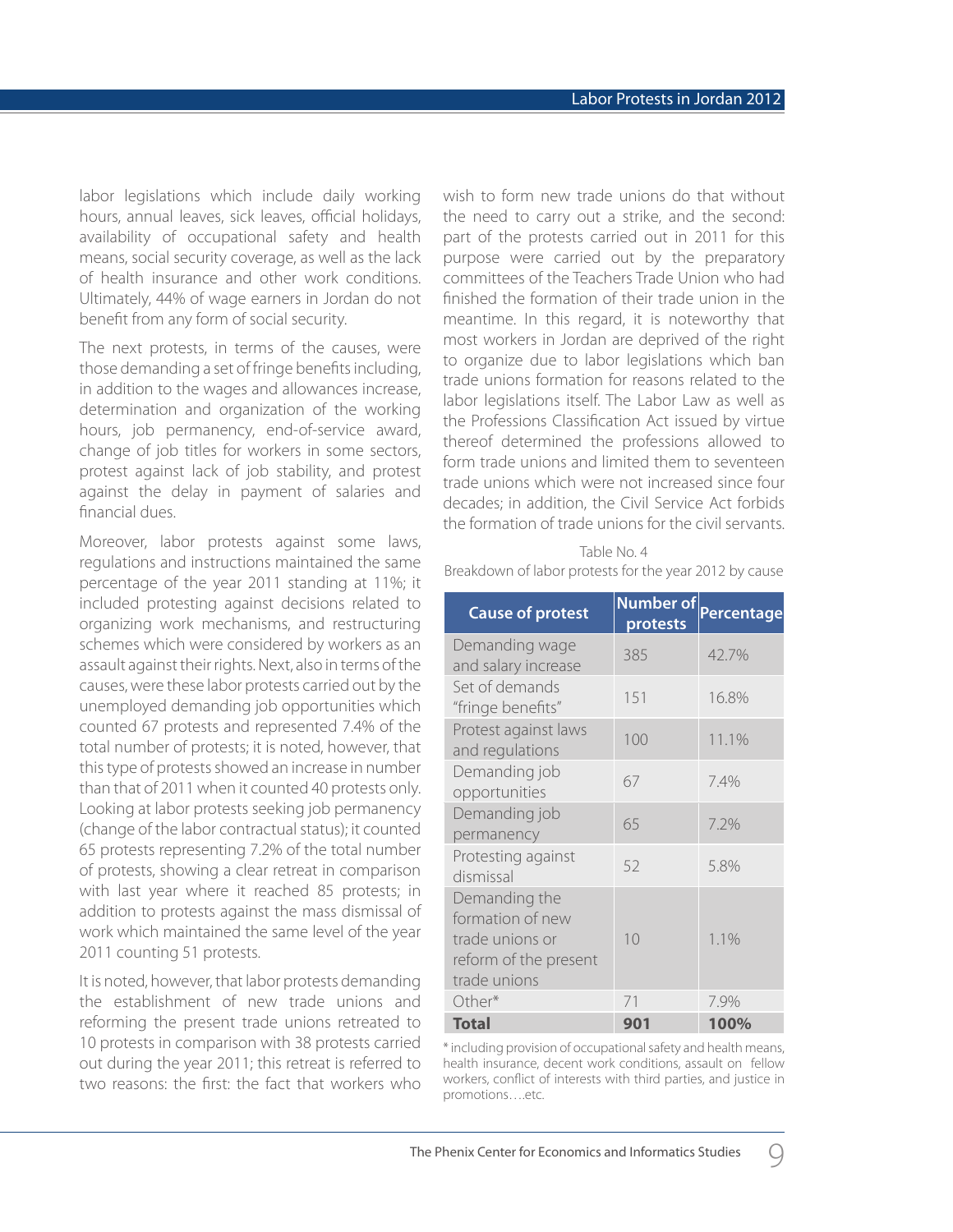

Breakdown of labor protests for the year 2012 by cause

#### **Role of the existing trade unions:**

In view of the weakness of most of the official trade unions (the officially recognized), and its isolation from the majority of wage earners in Jordan; and due to the fact that the Labor Law only allows those working in the private sector to inscribe to the seventeen trade unions listed in the Professions Classification Act; as well as the lack of any chance to reform these existing trade unions, and the significant decline in the living standards of hundreds of thousands of workers in the various economic sectors resulting from the adoption of economic policies which led to growing price increases of basic commodities and services to levels that are significantly higher than the levels of wage increases; in addition to the high unemployment rates, especially among the youth,

#### Most workers in Jordan are deprived of the right to organize due to labor legislations

all these factors prompted tens of thousands of wage earners both in the public sector and the private sector to organize themselves spontaneously to defend their rights ignoring the legal restrictions which ban the formation of new trade unions as well as the restrictions on carrying out labor strikes, which clearly indicates that these legal restrictions do not suit any longer the transformations and changes witnessed by the Jordanian society and its needs.

Therefore, it is noticed that 85.2% of the labor protests carried out during the year 2012 took place without the involvement of the existing trade unions; the labor protests or threats thereof carried out by the officially recognized trade unions represented only 5.2%, while the recently formed independent trade unions and their preparatory committees carried out a percentage of 2.1% of the protests, and the remaining protests were carried out by groups of the unemployed who demanded job opportunities.

|                                                         | Table No. 5 |  |  |  |
|---------------------------------------------------------|-------------|--|--|--|
| Breakdown of labor protests for the year 2012 by groups |             |  |  |  |

| <b>Group</b>                                                                                                | <b>Number of</b><br>protests | <b>Percentage</b> |
|-------------------------------------------------------------------------------------------------------------|------------------------------|-------------------|
| Workers outside<br>any trade union<br>organization                                                          | 768                          | 85.2%             |
| The unemployed                                                                                              | 67                           | 7.4%              |
| The officially<br>recognized trade<br>unions                                                                | 47                           | 5.2%              |
| The independent<br>trade unions and<br>the preparatory<br>committees of some<br>independent trade<br>unions | 19                           | 2.1%              |
| Total                                                                                                       | 901                          | 100%              |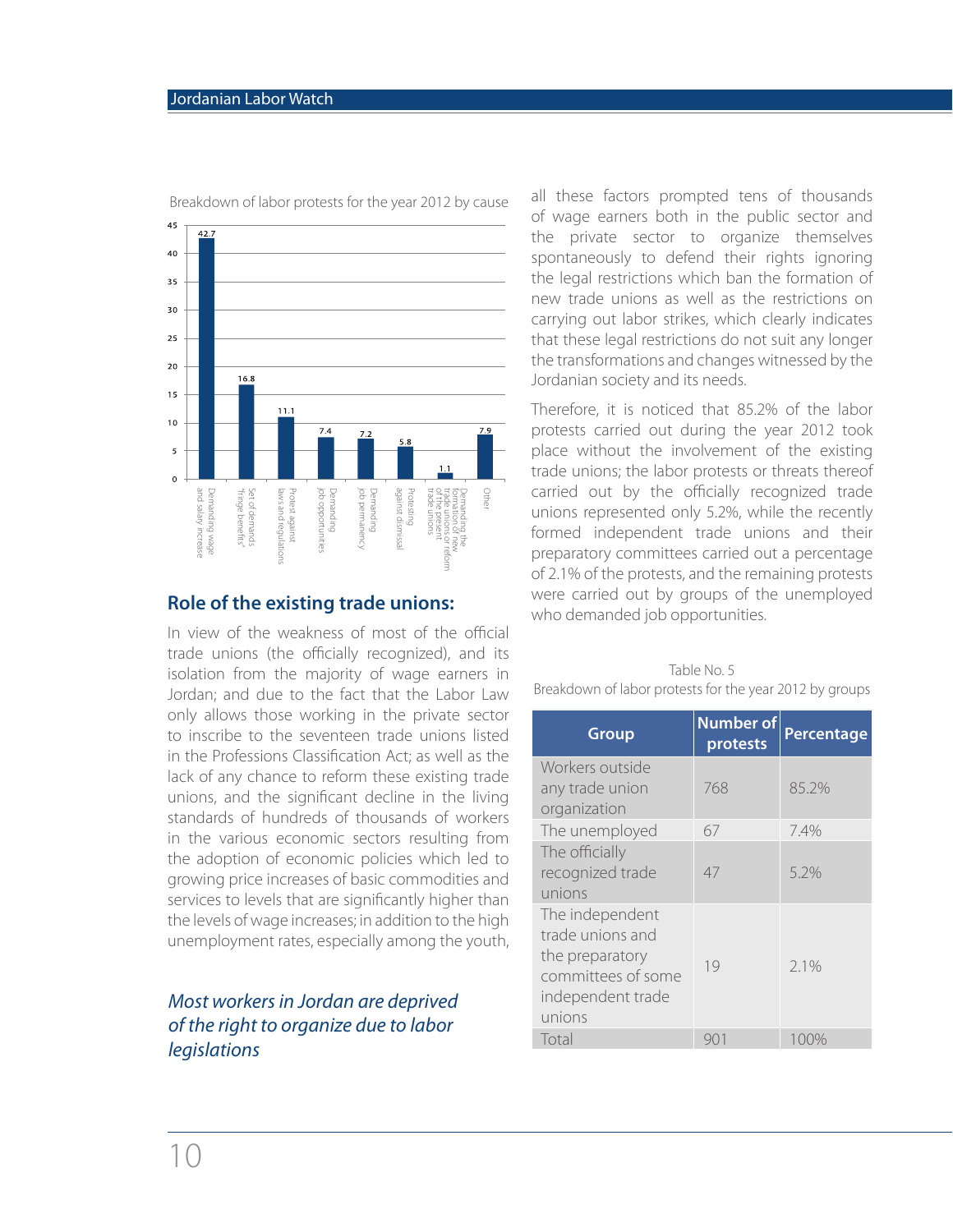#### Figures issued by the Department of Statistics by the end of 2012 suggested that 44.6% of the Jordanian workers earn less than JOD 300

Breakdown of labor protests for the year 2012 by groups



**Labor protests in economic sectors:**

#### Table No. 6 Breakdown of labor protests for the year 2012 by economic sector

| <b>Economic sector</b> | <b>Number of</b><br>protests | <b>Percentage</b> |
|------------------------|------------------------------|-------------------|
| Public services        | 213                          | 23.6%             |
| Industry               | 120                          | 13.3%             |
| Transportation         | 107                          | 11.9%             |
| Health                 | 96                           | 10.7%             |
| Education              | 91                           | 10.1%             |
| Unemployed             | 67                           | 7.4%              |
| Daily workers          | 60                           | 6.7%              |
| Agriculture            | 53                           | 5.9%              |
| Constructions          | 31                           | 3.4%              |
| Retired                | 28                           | 3.1%              |
| Other*                 | 35                           | 3.9%              |
| Total                  | 901                          | 100%              |

\*Including protests in the media sector and the expatriate workers against instructions of recruiting workers in commercial shops, trade unions and charities.

#### Time span of the labor protests ranged between one to more than twenty days



85.2% of the labor protests carried out during the year 2012 were outside the framework of the existing trade unions



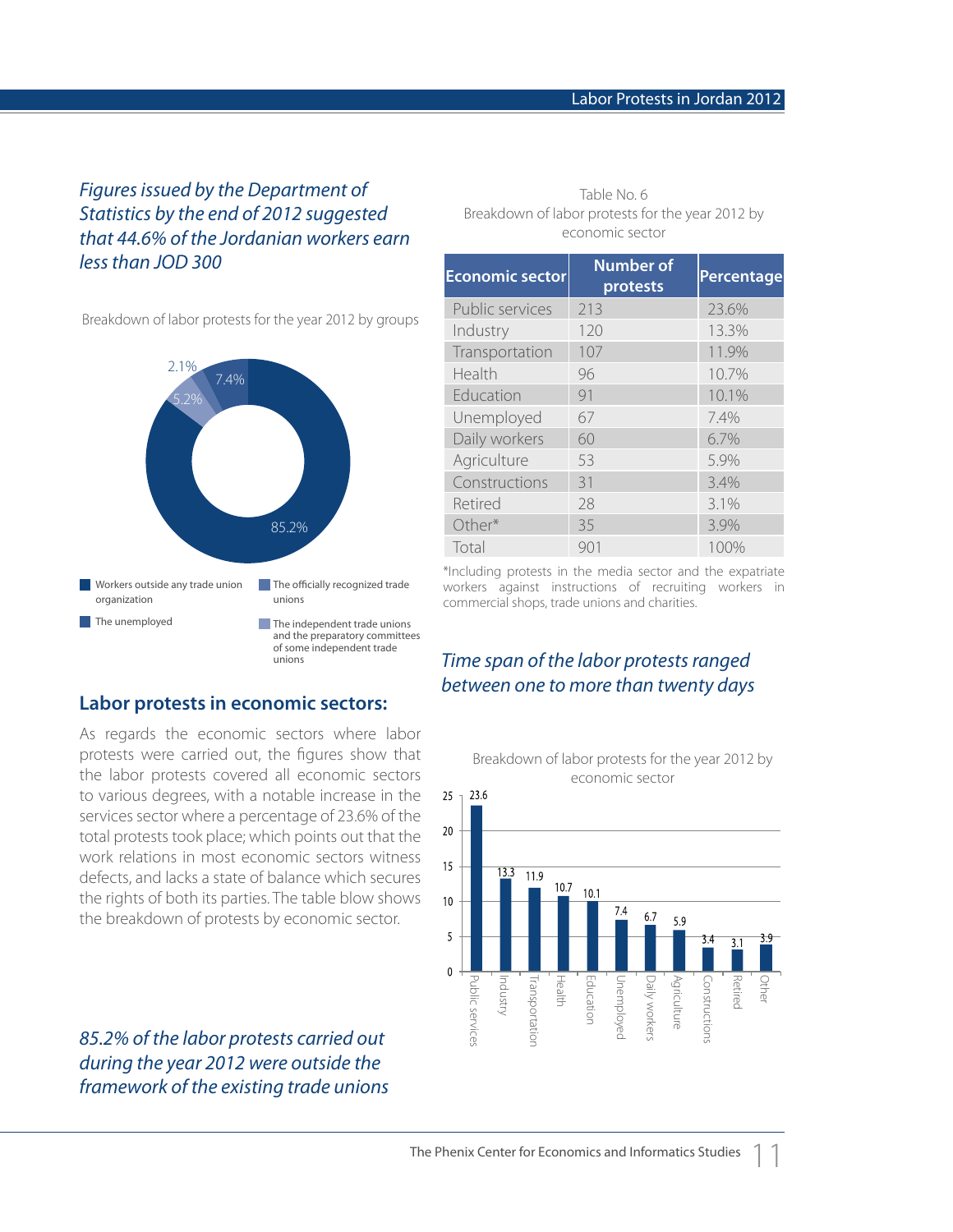#### **Time span of labor protests:**

Labor protests duration ranged between one day and more than twenty days. More than 75% of them, however, lasted for one day; followed by protests which lasted for two to three days representing 13.8%; while the protests which lasted for four to five days represented 2.5%; and those which lasted for six to ten days represented 4%; followed by the protests which lasted for eleven to twenty days representing 2.9%, and finally the eight protests which lasted for twenty days or more and represented 0.9% of the total number of protests.

Table No. 7 Breakdown of labor protests for the year 2012 by duration (in days)

| Number of<br>protest days | Number of<br>protests | <b>Percentage</b> |
|---------------------------|-----------------------|-------------------|
| One day                   | 568                   | 75.6              |
| $2 - 3$ days              | 104                   | 13.8              |
| $4 - 5$ days              | 19                    | 2.5               |
| $6 - 10$ days             | 30                    | 4.0               |
| $11 - 15$ days            | 12                    | 1.6               |
| $16 - 20$ days            | 10                    | 1.3               |
| More than 20<br>days      | 8                     | 1.1               |
| Total*                    | 751                   | 100               |

\*The total here is not the total number of protests which counted 901 because the table contains the carried out protests only excluding those threatened to be carried out.



Breakdown of labor protests for the year 2012 by

### Labor protests were carried out in Governorates throughout the Kingdom, but concentrated in those of high population density

#### **Mechanism of dealing with labor protests:**

Unlike previous years, change was introduced to the way how the government and some employers treated some labor protests through using force to disperse them. Gendarmerie forces were used to break up the sit-ins of the unemployed in each of Tafilah and Ma'an, tear gas was used to break up their protests, the gendarmerie forces justified the use of force against these protests because the unemployed had lit tires and caused sabotage in public properties. In another incident, the sitin of the daily workers in front of the Ministry of Agriculture was dispersed by force. Moreover, fire was exchanged during a sit-in carried out by some workers in one of the Al-Manaseer group of companies; in addition to arresting some officials and workers of the Electricity Workers Trade Union during their sit-in in front of the United Cables Company; as well as the mass dismissals which were carried out by the management of Nafiz Logistic Services Company against striking employees through the non-renewal of their employment contracts; in addition to tens of punishments undertaken by the Government against employees of the Department of Statistics due to the strike they carried out. The number of protests which were dispersed by the Government and its agencies using force reached 31 protests which represented a percentage of 3.5% of the total number of protests.

#### The definition in the Labor Law of the "labor dispute" is short of absorbing the social transformations in the labor market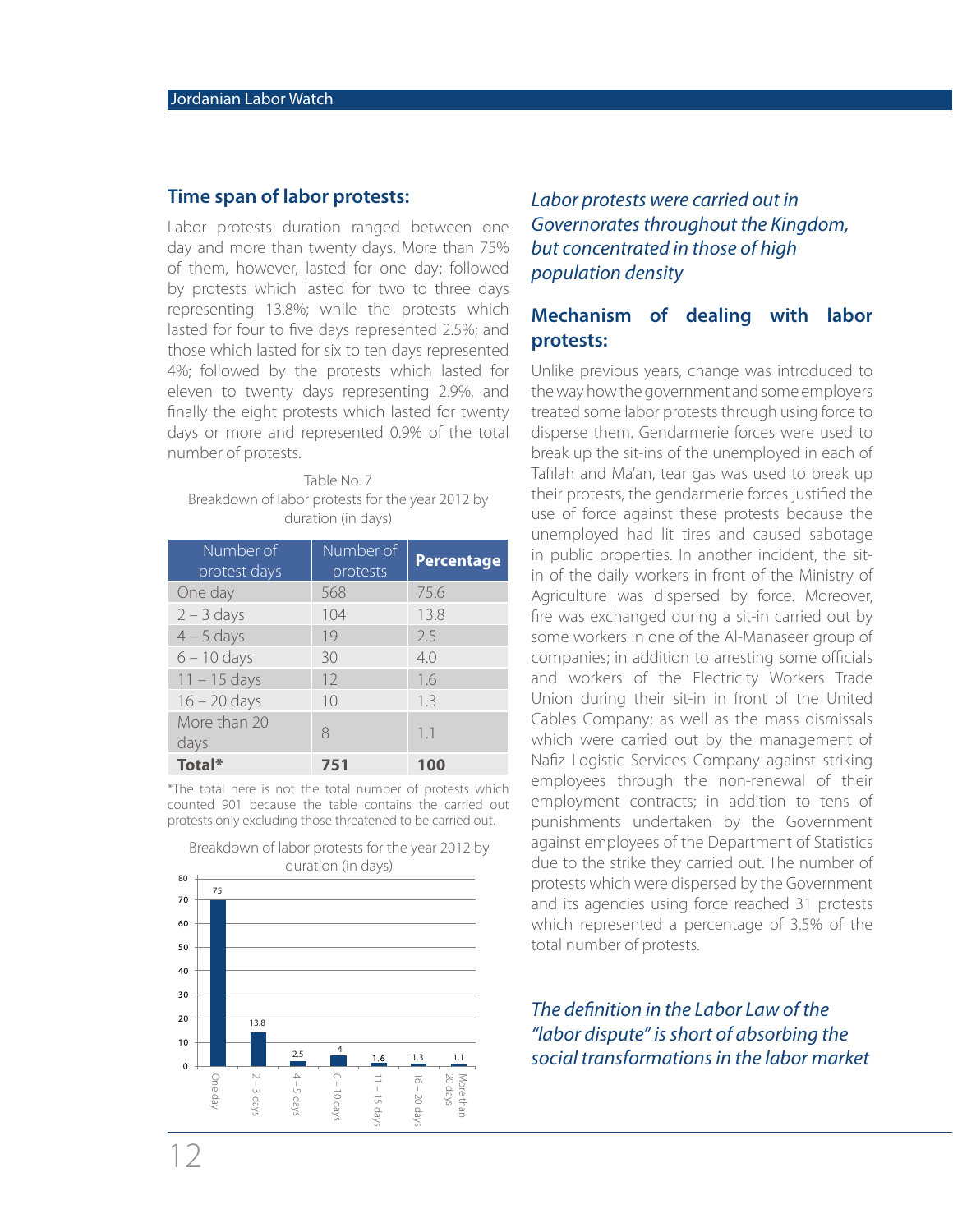#### Labor protest intensified during the month of January 2012

#### **Geographical breakdown of labor protests:**

Labor protests were carried out in Governorates throughout the Kingdom, but concentrated in those of high population density, where economic sectors and Government institutions are concentrated. Hence, the Capital Governorate witnessed the biggest share of protests representing 36.4% of the total protests, while the other Governorates witnessed protests as follows:

Table No. 8 Breakdown of labor protests for the year 2012 by geographical location

| <b>Governorate</b>            | <b>Number</b><br>of<br>protests | <b>Percentage</b> |
|-------------------------------|---------------------------------|-------------------|
| Amman (the<br>Capital)        | 328                             | 36.4%             |
| <b>Irbid</b>                  | 99                              | 11.0%             |
| Karak                         | 81                              | 9.0%              |
| Ma'an                         | 78                              | 8.7%              |
| Agaba                         | 60                              | 6.7%              |
| Madaba                        | 39                              | 4.3%              |
| Tafilah                       | 33                              | 3.7%              |
| Mafraq                        | 32                              | 3.6%              |
| Zarka                         | 26                              | 2.9%              |
| Balqa'                        | 26                              | 2.9%              |
| Ajloun                        | 17                              | 1.9%              |
| Jerash                        | 7                               | 0.8%              |
| More than one                 |                                 |                   |
| Governorate<br>simultaneously | 75                              | 8.3%              |
| <b>Total</b>                  | 901                             | 100%              |

Labor protests intensified during the month of January 2012 reaching a percentage of 14.3% of the total number of protests, while August 2012 witnessed the least number of protests as shown in table No. 8 below:

| <b>Month</b> | <b>Number of</b><br>protests | <b>Parentage</b> |
|--------------|------------------------------|------------------|
| January      | 129                          | 14.3%            |
| February     | 77                           | 8.6%             |
| March        | 96                           | 10.7%            |
| April        | 94                           | 10.4%            |
| May          | 95                           | 10.5%            |
| June         | 80                           | 8.9%             |
| July         | 45                           | 5.0%             |
| August       | 25                           | 2.8%             |
| September    | 55                           | 6.1%             |
| October      | 48                           | 5.3%             |
| November     | 58                           | 6.4%             |
| December     | 99                           | 11.0%            |
| <b>Total</b> | 901                          | 100%             |

Table No. 9 Breakdown of labor protests for the year 2012 by months

### **Breakdown of labor protests by months:**

Labor protests which were dispersed by the Government and its agencies using force counted 31 protests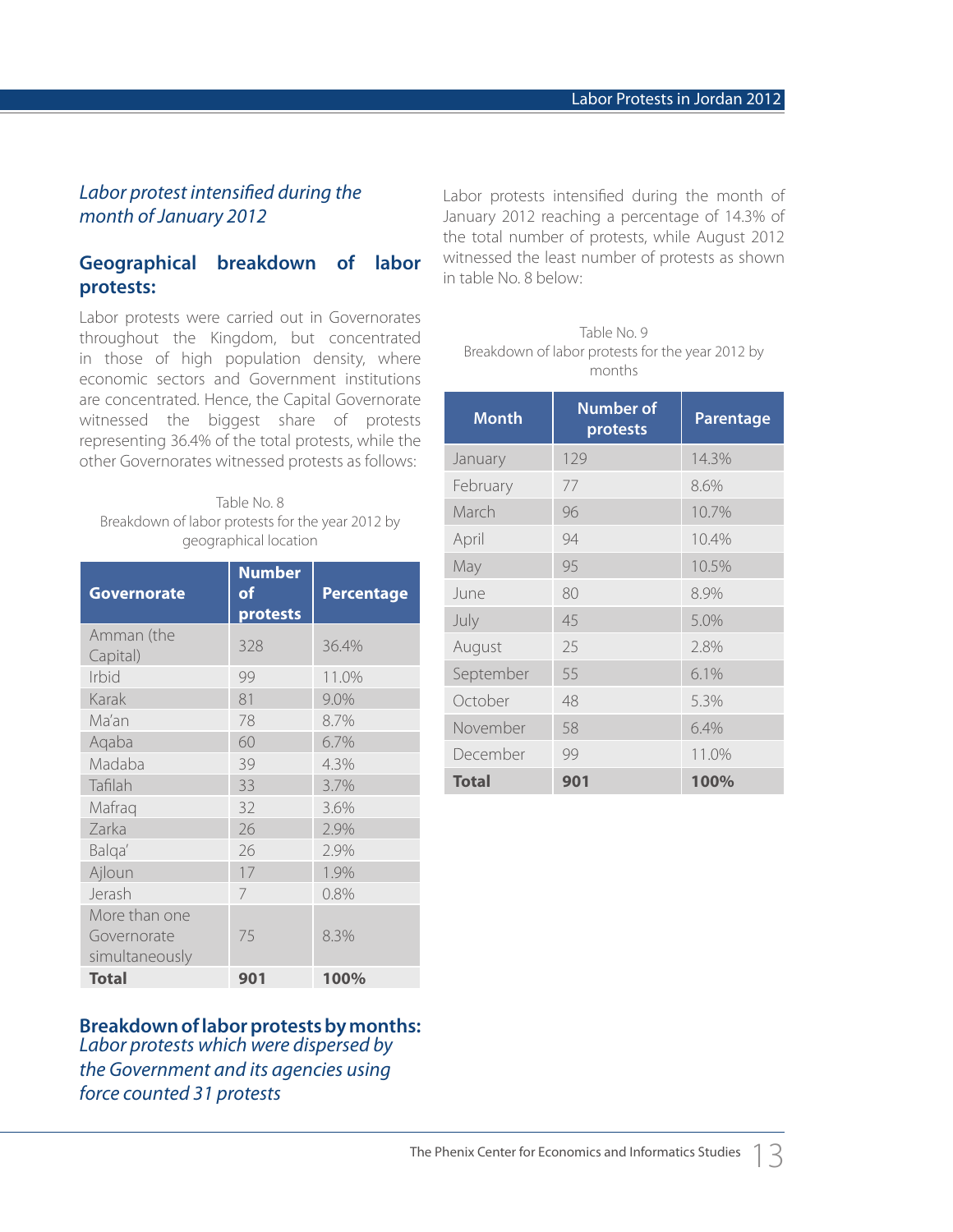## **Conclusion**

The report suggests that labor protests are still on the upward track for the third year in a raw; which indicates that the imbalances in the labor relations are still deep, and that these imbalances exist in most economic sectors both in the public sector and the private sector. In addition, it is obvious that part of these imbalances resulted from many labor policies represented in depriving most workers of the right to organize themselves in trade unions aiming at streamlining the relations with employers on balanced basis. Accordingly, most workers are prompted to carry out their protests quickly, spontaneously, and without prior notice to the employers, no matter if the employer were a public sector or a private sector institution; this is mainly due to the lack of trade unions experience on the part of most of the workers resulting from denying them the right to organize in trade unions in accordance with the provisions of the prevailing Labor Law, as well as the Civil Service Act both of which forbid that kind of activity.

Furthermore, the vast majority of labor protests (85%) were carried out by workers who belong to no trade union, which refutes the circulated claims now and then that labor protests carried out in Jordan were perpetrated by the new and independent trade unions.

In addition, the mechanisms of labor disputes settlement applicable in Jordan in accordance with the provisions of the Labor Law never succeeded in alleviating the intensity of labor protests; as it deals only with disputes occurring between the existing and officially recognized trade unions and employers of the private sector; therefore, the number of labor disputes handled by the Ministry of Labor during the period covered by this report reached 100 labor disputes, while the labor disputes expressed in form of protests counted

901 disputes; even if we excluded the very limited number of individual disputes covered by the report, which counted 14 protests, the collective labor disputes would have counted 887 disputes, which indicates that the definition in the Labor Law of the "labor dispute" is short of absorbing the social transformations in the labor market, as it covered only 11.3% of the total labor disputes.

It is noteworthy, however, that the phenomenon of killing oneself or threatening thereby for reasons related to work has grown dramatically, as four citizens did set themselves ablaze leading to their death. There were 13 attempts of self harmingmurdering for labor related reasons. Furthermore, among the important conclusions of this report is that half of the labor protests were carried out by workers in the public sector in expression of the deterioration of their career conditions; and that most of the labor protests sought increase of wages and allowances.

Moreover, it is noted that most economic sectors witness imbalances in labor relation as indicated by the fact that labor protests were carried out in nearly all of the said sectors. In addition, labor protests were carried out in Governorates throughout the Kingdom, however, in various proportions. It is also noteworthy that three quarters (75.6%) of the labor protests lasted for one day, the rest lasted form more than one day, and some lasted for more than 20 days.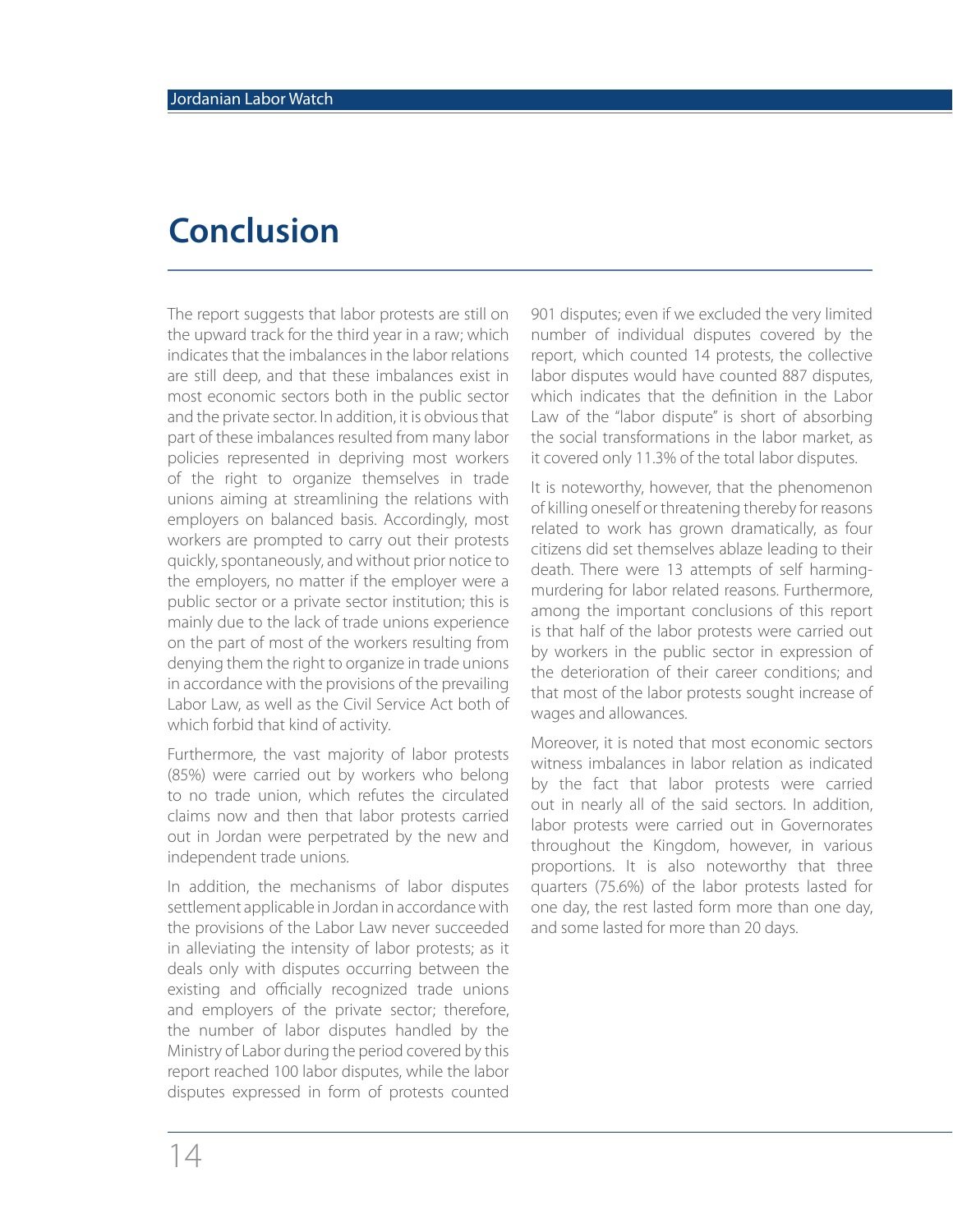## **Recommendations**

- 1. All elements of the decent work principles and standards are to be applicable on all workers in Jordan.
- 2. The very low level of wages, in view of the declared absolute poverty line, both in the public sector and the private sector are to be reconsidered towards an increase; and to be linked to the annual inflation rate.
- 3. The minimum wage rate, which is lower than half of the absolute poverty line, is to be reconsidered, and also to be linked to the annual inflation rate.
- 4. The need to set a maximum wage rate as well, for at the same time where salaries of nearly two thirds of wage earners in Jordan are too low, there is a group of high ranking employees working in the same institutions both in the public sector and the private sector who earn very high salaries in comparison with their fellow employees leading to an increased social tension.
- 5. It is strongly recommended to expand the umbrella of social security to include all workers in Jordan without any exception, for 44% of workers in Jordan do not enjoy any kind of social protection. It is also necessary to include all social security inscribers by an umbrella of health insurance, because nearly half of the workers in Jordan do not enjoy health insurance, and nearly one third of the citizens do not enjoy any kind of health insurance.
- 6. Article No. 31 of the Jordanian Labor Law related to the restructuring of institutions and which permits the mass dismissal of laborers is to be reconsidered.
- 7. There is a serious need to amend the provisions of the Labor Law related to the formation of trade unions in order to allow all wage earners to freely form their trade unions to invalidate monopoly of laborers representation by the existing and officially recognized trade unions which lack the simplest democratic action principles, not allowing any reform in its leadership. Provisions of the said law are to be amended in line with the constitutional amendments introduced lately, and in order for the process of establishing trade unions to be inline with the International Covenant on Economic, Social and Cultural Rights ratified by Jordan and published in its official gazette; in addition to the speedy ratification of the International Labor Organization (ILO) convention No. 87 related to the Freedom of Association and Protection of the Right to Organize. Such actions are being proposed in order to overcome the restrictions imposed on workers in Jordan which did not succeed in preventing them of forming their own trade unions, therefore, amendments are required to recognize the status quo.
- 8. The need to amend the provisions of the Civil Service Act to allow workers in the public sector to freely form their trade unions in line with their rights as stipulated in the constitutional amendments introduced lately, and inline with the International Covenant on Economic, Social and Cultural Rights ratified by Jordan and published in its official gazette allowing collective bargaining between Government institutions and employees,